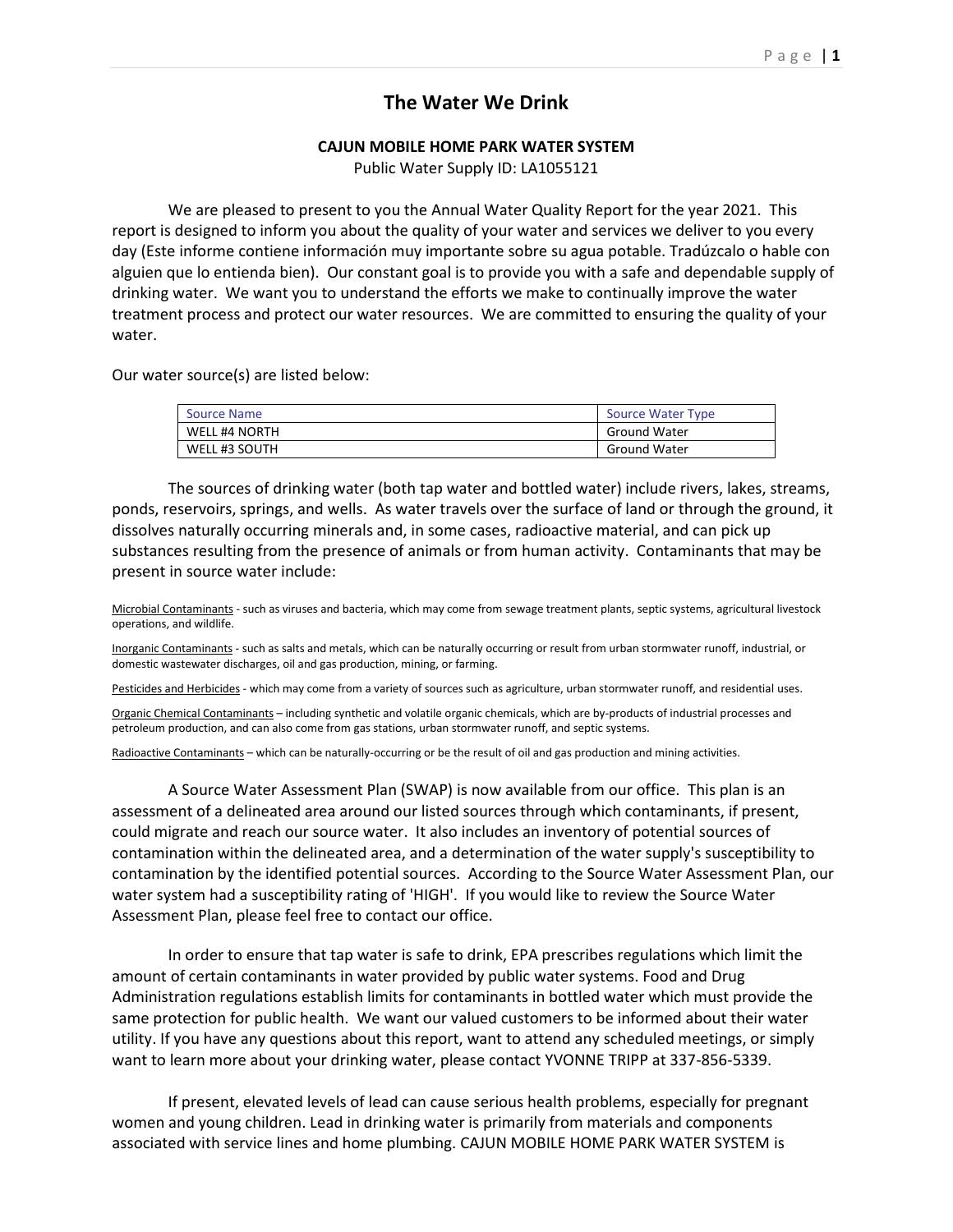responsible for providing high quality drinking water but cannot control the variety of materials used in plumbing components. When your water has been sitting for several hours, you can minimize the potential for lead exposure by flushing your tap for 30 seconds to 2 minutes before using water for drinking or cooking. If you are concerned about lead in your water, you may wish to have your water tested. Information on lead in drinking water, testing methods, and steps you can take to minimize exposure is available from the Safe Drinking Water Hotline or a[t http://www.epa.gov/safewater/lead.](http://www.epa.gov/safewater/lead)

The Louisiana Department of Health routinely monitors for constituents in your drinking water according to Federal and State laws. The tables that follow show the results of our monitoring during the period of January 1st to December 31st, 2021. Drinking water, including bottled water, may reasonably be expected to contain at least small amounts of some contaminants. The presence of contaminants does not necessarily indicate that water poses a health risk.

In the tables below, you will find many terms and abbreviations you might not be familiar with. To help you better understand these terms, we've provided the following definitions:

Parts per million (ppm) or Milligrams per liter (mg/L) – one part per million corresponds to one minute in two years or a single penny in \$10,000.

Parts per billion (ppb) or Micrograms per liter (ug/L) – one part per billion corresponds to one minute in 2,000 years, or a single penny in \$10,000,000.

Picocuries per liter (pCi/L) - picocuries per liter is a measure of the radioactivity in water.

Treatment Technique (TT) – an enforceable procedure or level of technological performance which public water systems must follow to ensure control of a contaminant.

Action level (AL) - the concentration of a contaminant that, if exceeded, triggers treatment or other requirements that a water system must follow.

Maximum contaminant level (MCL) – the "Maximum Allowed" MCL is the highest level of a contaminant that is allowed in drinking water. MCL's are set as close to the MCLG's as feasible using the best available treatment technology.

Maximum contaminant level goal (MCLG) – the "Goal" is the level of a contaminant in drinking water below which there is no known or expected risk to human health. MCLG's allow for a margin of safety.

Maximum residual disinfectant level (MRDL) – The highest level of a disinfectant allowed in drinking water. There is convincing evidence that addition of a disinfectant is necessary for control of microbial contaminants.

Maximum residual disinfectant level goal (MRDLG) – The level of a drinking water disinfectant below which there is no known or expected risk to health. MRDLGs do not reflect the benefits of the use of disinfectants to control microbial contaminants.

Level 1 assessment – A study of the water system to identify potential problems and determine (if possible) why total coliform bacteria have been found in our water system.

Level 2 Assessment – A very detailed study of the water system to identify potential problems and determine (if possible) why an E. coli MCL violation has occurred and/or why total coliform bacteria have been found in our water system on multiple occasions.

## During the period covered by this report we had the below noted violations.

| <b>Compliance Period</b> | Analyte                 | Type                             |
|--------------------------|-------------------------|----------------------------------|
| 12/29/2021               | <b>GROUNDWATER RULE</b> | FAILURE ADDRESS DEFICIENCY (GWR) |
| 12/29/2021               | <b>GROUNDWATER RULE</b> | FAILURE ADDRESS DEFICIENCY (GWR) |

Our water system tested a minimum of 1 samples per month in accordance with the Total Coliform Rule for microbiological contaminants. With the microbiological samples collected, the water system collects disinfectant residuals to ensure control of microbial growth.

| <b>Disinfectant</b> | Date | <b>Highest RAA</b> | Unit | Range         | <b>MRDL</b> | <b>MRDLG</b> | <b>Typical Source</b>                    |
|---------------------|------|--------------------|------|---------------|-------------|--------------|------------------------------------------|
| <b>CHLORINE</b>     | 2021 | 0.9                | ppm  | $0.59 - 0.79$ | Д           | 4            | Water additive used to control microbes. |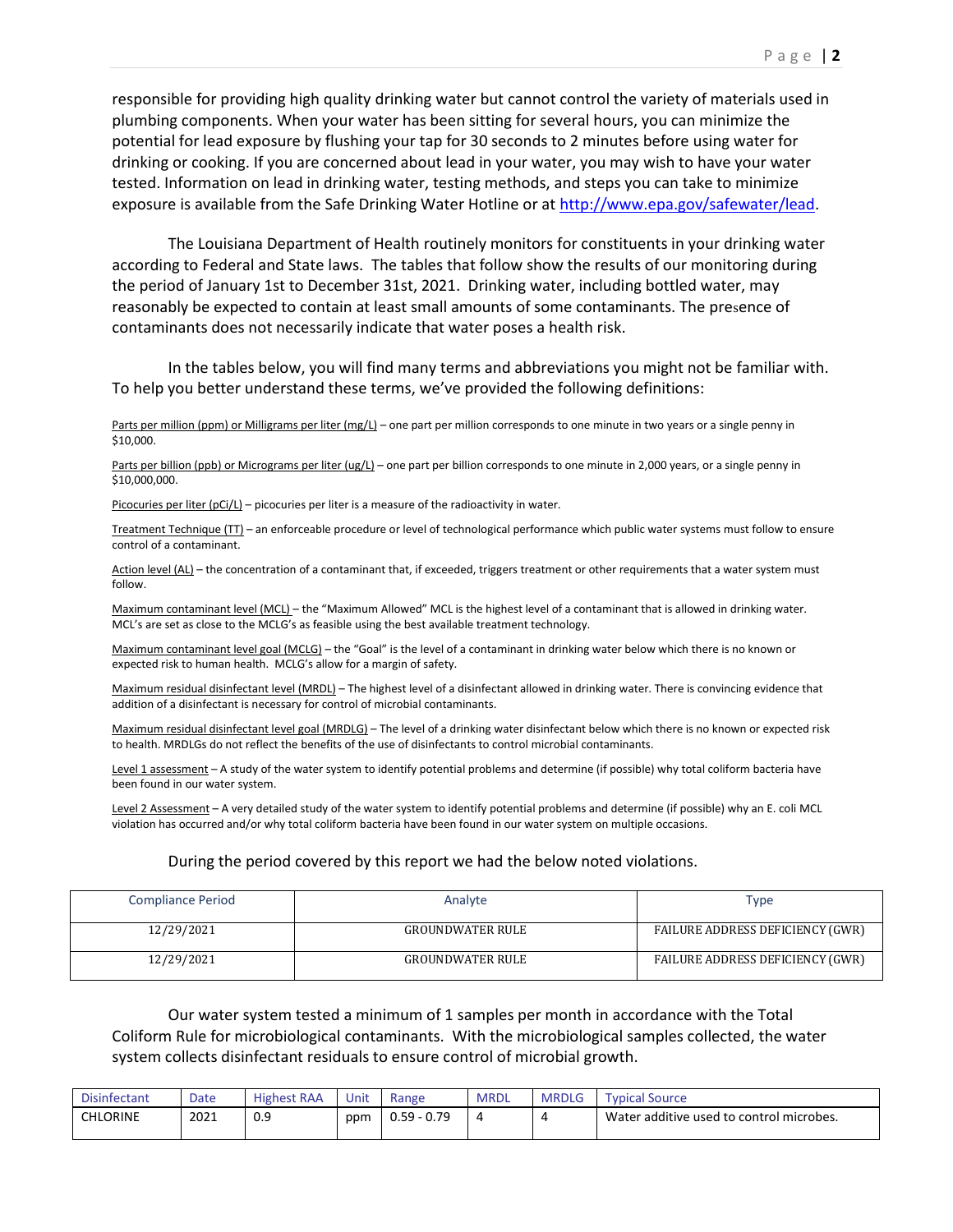In the tables below, we have shown the regulated contaminants that were detected. Chemical Sampling of our drinking water may not be required on an annual basis; therefore, information provided in this table refers back to the latest year of chemical sampling results. To determine compliance with the primary drinking water standards, the treated water is monitored when a contaminant is elevated in the source water.

| <b>Source Water Regulated</b><br><b>Contaminants</b> | Collection<br>Date | Highest<br>Value | Range            | Unit | <b>MCL</b> | <b>MCLG</b> | <b>Typical Source</b>                                                                                                           |
|------------------------------------------------------|--------------------|------------------|------------------|------|------------|-------------|---------------------------------------------------------------------------------------------------------------------------------|
| <b>ARSENIC</b>                                       | 7/6/2020           | 1.3              | 1.3              | ppb  | 10         | 0           | Erosion of natural deposits; Runoff from<br>orchards; Runoff from glass and electronics<br>production wastes                    |
| <b>FLUORIDE</b>                                      | 7/6/2020           | 0.2              | 0.2              | ppm  | 4          | 4           | Erosion of natural deposits; Water additive<br>which promotes strong teeth; Discharge from<br>fertilizer and aluminum factories |
| P-DICHLOROBENZENE                                    | 7/6/2020           | 0.27             | $0.21 -$<br>0.27 | ppb  | 75         | 75          | Discharge from industrial chemical factories                                                                                    |

| <b>Treated Water Regulated</b><br><b>Contaminants</b> | Collection<br>Date | <b>Highest</b><br>Value | Range | Unit | <b>MCL</b> | MCLG | <b>Typical Source</b>                                                                             |
|-------------------------------------------------------|--------------------|-------------------------|-------|------|------------|------|---------------------------------------------------------------------------------------------------|
| NITRATE-NITRITE                                       | 11/10/202          | 0.4                     | 0.4   | ppm  | 10         | 10   | Runoff from fertilizer use; Leaching from<br>septic tanks, sewage; Erosion of natural<br>deposits |

| Source Water Radiological<br><b>Contaminants</b> | Collection<br><b>Date</b> | <b>Highest</b><br>Value | Range      | Unit  | <b>MCL</b> | <b>MCLG</b> | <b>Typical Source</b>                                                                                                                                                                                                     |  |  |
|--------------------------------------------------|---------------------------|-------------------------|------------|-------|------------|-------------|---------------------------------------------------------------------------------------------------------------------------------------------------------------------------------------------------------------------------|--|--|
| <b>COMBINED RADIUM (-226</b><br>$& -228$         | 7/6/2020                  | 1.25                    | $0 - 1.25$ | pCi/l |            | 0           | Erosion of natural deposits                                                                                                                                                                                               |  |  |
| <b>GROSS BETA PARTICLE</b><br><b>ACTIVITY</b>    | 7/6/2020                  | 1.96                    | $0 - 1.96$ | pCi/l | 50         | 0           | Decay of natural and man-made deposits.<br>Note: The gross beta particle activity MCL is<br>4 millirems/year annual dose equivalent to<br>the total body or any internal organ. 50<br>pCi/L is used as a screening level. |  |  |

| <b>Treated Water</b>                                        | Collection | <b>Highest</b> | Range | Unit | <b>MCL</b> | <b>MCLG</b> | <b>Typical Source</b> |
|-------------------------------------------------------------|------------|----------------|-------|------|------------|-------------|-----------------------|
| Radiological Contaminants                                   | Date       | Value          |       |      |            |             |                       |
| No Detected Results were Found in the Calendar Year of 2021 |            |                |       |      |            |             |                       |

| Lead and<br>Copper | Date | 90 <sup>TH</sup><br>Percentile | Range   | Unit | <b>AL</b> | <b>Sites</b><br><b>Over AL</b> | <b>Typical Source</b>                                                   |
|--------------------|------|--------------------------------|---------|------|-----------|--------------------------------|-------------------------------------------------------------------------|
| LEAD               | 2021 |                                | $0 - 8$ | ppb  | 15        | 0                              | Corrosion of household plumbing systems;<br>Erosion of natural deposits |

| <b>Disinfection</b><br><b>Byproducts</b> | Sample Point                                                | Period | <b>Highest</b><br>LRAA | Range | Unit | <b>MCL</b> | <b>MCLG</b> | <b>Typical Source</b> |
|------------------------------------------|-------------------------------------------------------------|--------|------------------------|-------|------|------------|-------------|-----------------------|
|                                          | No Detected Results were Found in the Calendar Year of 2021 |        |                        |       |      |            |             |                       |

| <b>Source Secondary</b><br>Contaminants | <b>Collection Date</b> | <b>Highest Value</b> | Range         | Unit | <b>SMCL</b> |
|-----------------------------------------|------------------------|----------------------|---------------|------|-------------|
| <b>CHLORIDE</b>                         | 7/6/2020               |                      | $12 - 17$     | MG/L | 250         |
| PH                                      | 7/6/2020               | 6.06                 | $5.71 - 6.06$ | PH   | 8.5         |
| <b>SULFATE</b>                          | 7/6/2020               |                      |               | MG/I | 250         |

| <b>Treated Secondary</b><br>Contaminants | <b>Collection Date</b> | <b>Highest Value</b> | Range | Unit | <b>SMCL</b> |
|------------------------------------------|------------------------|----------------------|-------|------|-------------|
| <b>IRON</b>                              | 11/10/2021             | 0.71                 | 0.71  | MG/L | 0.3         |
| MANGANESE                                | 11/10/2021             | 0.03                 | 0.03  | MG/L | 0.05        |